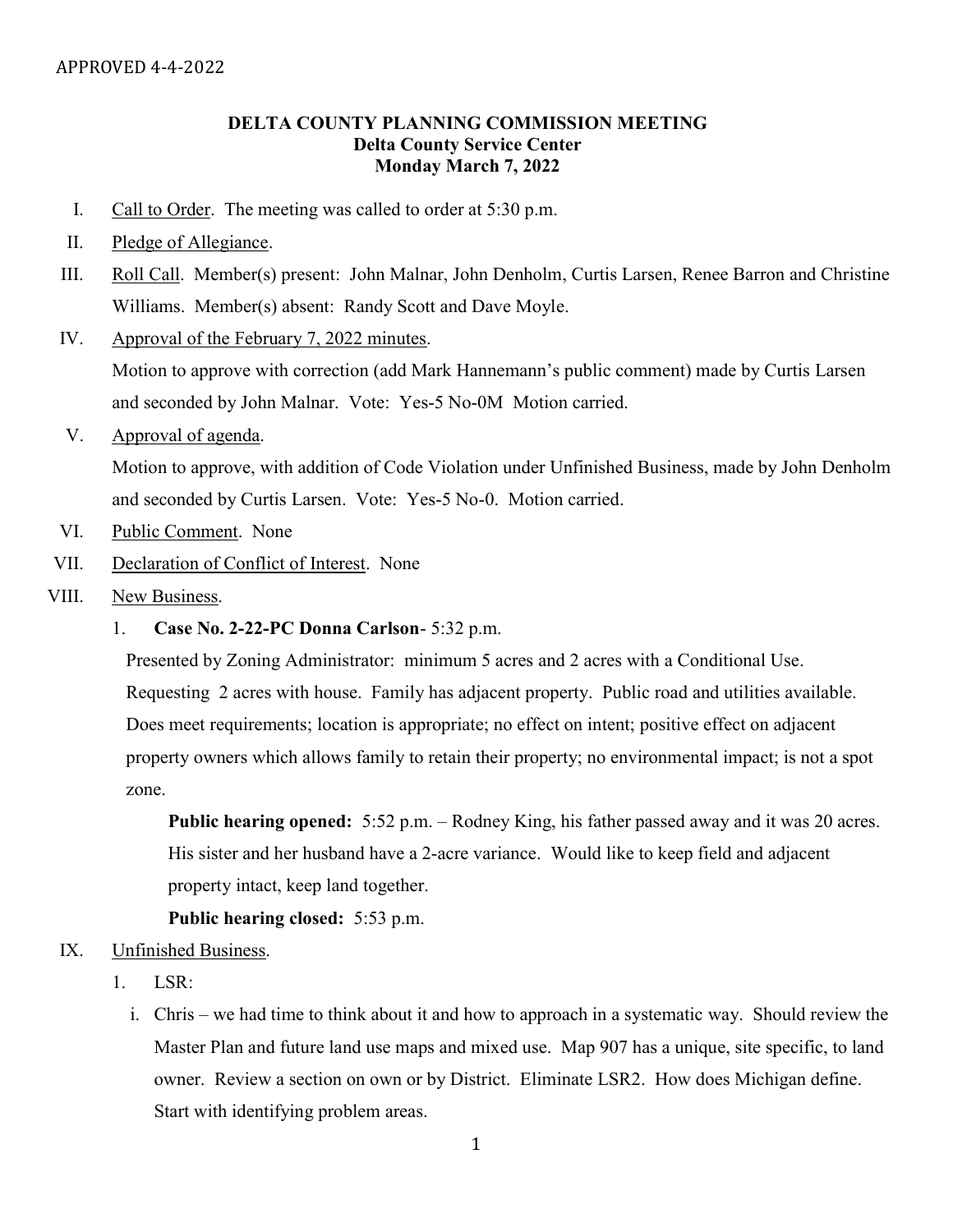- ii. Dan review to be consolidated. Plat Book parcels overall the same. Case coming next month OS 7-acre parcel on the water; classic example of what we're talking about. Nahma Township example of spot zone LSR. Identify problem areas. No control over National Forest and State land; make OS. Wilsey Bay and Martin's Bay are problem areas and are good areas to review/change. TD for mixed use that already exists.
- iii. John D. LSR2 A-D not included in LSR.
- iv. John M. leave as is and change later.
- v. Renee we should understand what we're talking about, have professional opinion, know what the State regulations and rules are. CUPPAD offers training hours.
- 2. Vacation Rentals subcommittee: Chair Dave Moyle, John Denholm and Curtis Larsen. Table to next meeting as Dave Moyle absent.
- 3. Code Violations information not received from Emily, Sheriff and Prosecutor. Table to next meeting.
	- i. Dan M. Renee here; Don Bacon as City Attorney; take up private enforcement. Renee yes. Ordinance is local law; law enforcement code; certified law enforcement; law enforcement training to write citation.
	- ii. Renee obligation in place. Law enforcement enforcing what they don't know. Enforcer to write citations.
- iii. Mark Hannemann, liaison for City of Escanaba they have retired Detective Chouinard.
- iv. John D. budget, where will the money come from?

Motion to table to the next meeting made by John Malnar and seconded by Renee Barron. Vote: Yes-5 No-0. Motion carried.

- X. Correspondence. Sent any that was received.
- XI. Public Comment.
	- 1. Charles Detiege, Ford River Administrator Ford River has six zones. Enforcement by attorney, write letter, response, follow-up, fine of \$100 a day. CUPPAD makes map changes.
- XII. Board Member Comments.
	- 1. Chris spoke with Patrick Johnson in regard to the progress on solar, tabled until they hear from the Attorney General. Will present PC 2021 progress to the Board at their next meeting.
	- 2. John D. Michigan State zoning training.
- XIII. Adjournment.

Motion to adjourn at 6:53 p.m. made by Curtis Larsen and seconded by John Malnar.

2